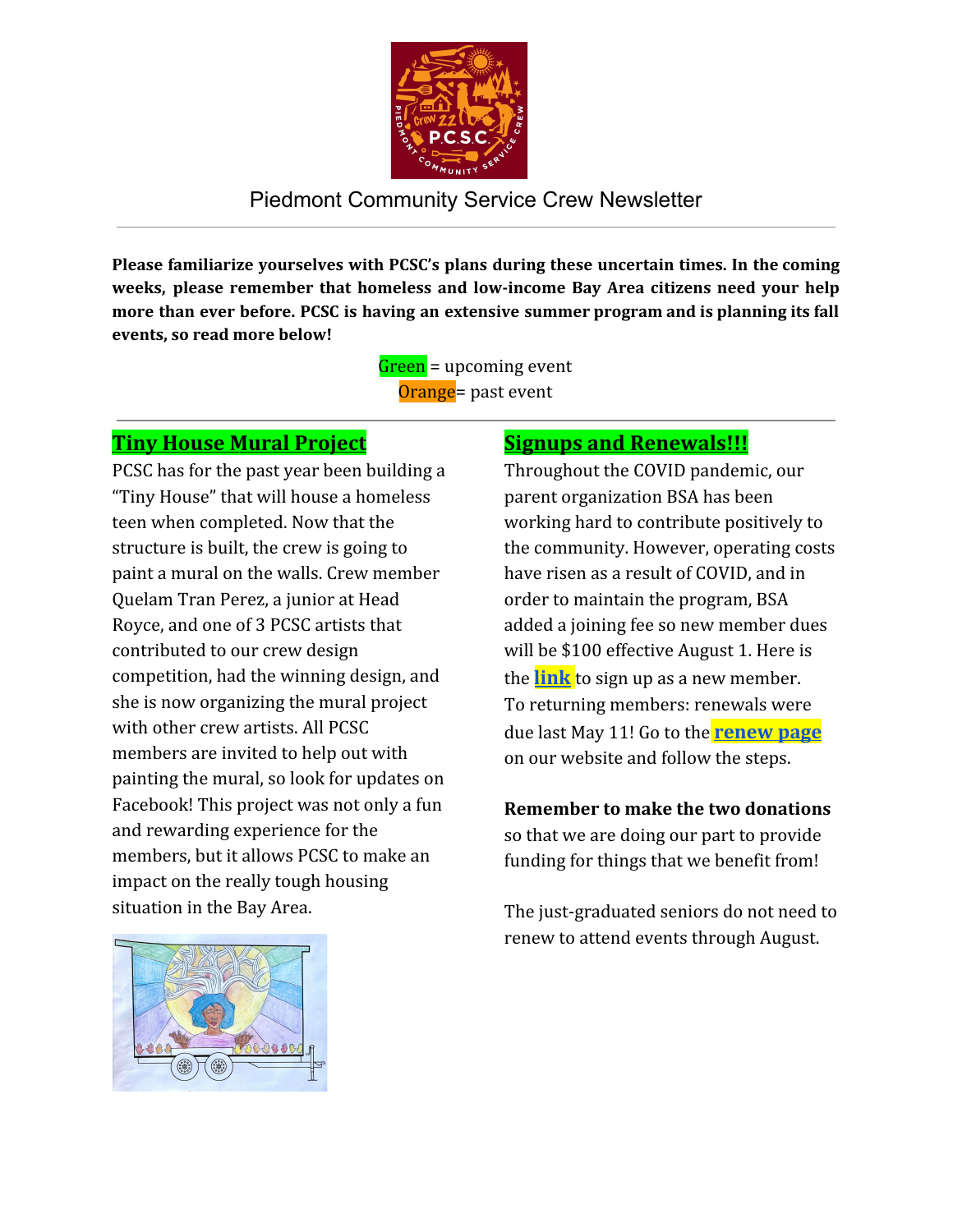

Piedmont Community Service Crew Newsletter

## **Fruit Gleaning**

For families with extra fruit in their gardens that need to be picked, we are going to start having fruit gleaning events. PCSC is organizing social distanced gleaning events where volunteers will pick the fruit which will be later used for College Ave and other cooking events. If your family has a lot of extra fruit and is willing to let volunteers into their yard, please reach out to our V.P. Program Sofia Stahl (contact info listed below).

### **Pen Pal Project**

PCSC has started a new event, the pen pal project, led by Tara Kothari and Elena Blanco. Elderly in senior care facilities are unable to see their loved ones due to COVID-19, so PCSC created this event to help ensure more social interaction for the elderly. Volunteers sign up on Facebook in pairs to be pen pals with a senior at the Victorian Manor Assisted Living facility. Members can participate in this event from home and this will hopefully help the senior citizens during this isolated time.

#### **Speaker Series**

PCSC is organizing an online Speaker Series with the inaugural event set for the tentative date of August 23! These zoom calls will feature speakers from a wide variety of our partner orgs (ex. RTO, homelessness, hunger, environment) to deepen our understanding and empathy to each amazing organization we volunteer for as well as to facilitate meaningful conversations. More information about specific dates, speakers, and how to sign up will be coming soon! If you are interested in helping, want to suggest a topic or know anyone who would like to speak, please reach out to Emma Broening at **510-697-2593.**

## **Food for Essential Workers**

If anyone is interested in baking or cooking, look up on Facebook to find instructions to bring food to Essential Workers at Highland Hospital. Crew members can drop food off whenever convenient, and will be asked to self report hours. Your food and baked goods will be shared among the various workers at the hospital, and hopefully brighten up their day.!